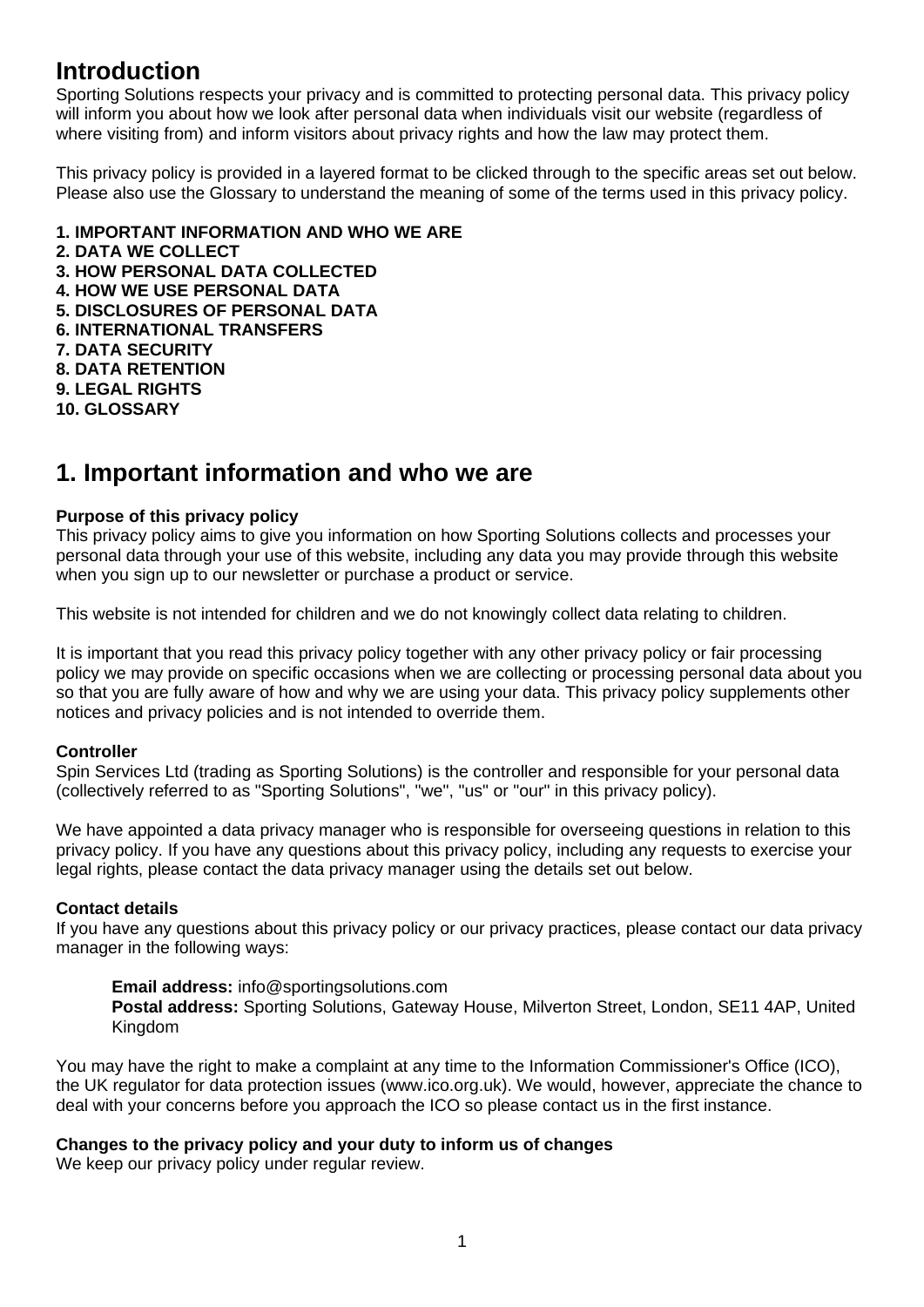It is important that the personal data we hold about you is accurate and current. Please keep us informed if your personal data changes during your relationship with us.

### **Third-party links**

This website may include links to third-party websites, plug-ins and applications. Clicking on those links or enabling those connections may allow third parties to collect or share data about you. We do not control these third-party websites and are not responsible for their privacy statements. When you leave our website, we encourage you to read the privacy policy of every website you visit.

## **2. Data we collect**

Personal data, or personal information, means any information about an individual from which that person can be identified. It does not include data where the identity has been removed (anonymous data).

We may collect, use, store and transfer different kinds of personal data about you which we have grouped together as follows:

- (a) Identity Data includes first name, last name, username or similar identifier.
- (b) Contact Data includes billing address, delivery address, email address and telephone numbers.
- (c) Transaction Data includes details about payments to and from you and other details of products and services you have purchased/licensed from us.
- (d) Technical Data includes internet protocol (IP) address, your login data, browser type and version, time zone setting and location, browser plug-in types and versions, operating system and platform, and other technology on the devices you use to access this website.
- (e) Profile Data includes usernames and passwords, orders made by you, preferences, feedback and survey responses.
- (f) Usage Data includes information about how you use our website, products and services.
- (g) Marketing and Communications Data includes your preferences in receiving marketing from us and our third parties and your communication preferences.

We also collect, use and share Aggregated Data such as statistical or demographic data for any purpose. Aggregated Data could be derived from your personal data but is not considered personal data in law as this data will not directly or indirectly reveal your identity. For example, we may aggregate your Usage Data to calculate the percentage of users accessing a specific website feature. However, if we combine or connect Aggregated Data with your personal data so that it can directly or indirectly identify you, we treat the combined data as personal data which will be used in accordance with this privacy policy.

We do not collect any Special Categories of Personal Data about you (this includes details about race or ethnicity, religious or philosophical beliefs, sex life, sexual orientation, political opinions, trade union membership, information about your health, and genetic and biometric data). Nor do we collect any information about criminal convictions and offences.

### **If you fail to provide personal data**

Where we need to collect personal data by law, or under the terms of a contract we have with you, and you fail to provide that data when requested, we may not be able to perform the contract we have or are trying to enter into with you (for example, to provide you with goods or services). In this case, we may have to cancel a product or service you have with us but we will notify you if this is the case at the time.

## **3. How personal data is collected?**

We use different methods to collect data from and about you including through:

(a) Direct interactions. You may give us your Identity, Contact and Financial Data by filling in forms or by corresponding with us by post, phone, email or otherwise. This includes personal data you provide when you:

- (i) apply for our products or services;
- (ii) create an account on our website;
- (iii) subscribe to our service or publications;
- (iv) request marketing to be sent to you;
- (v) enter a competition, promotion or survey; or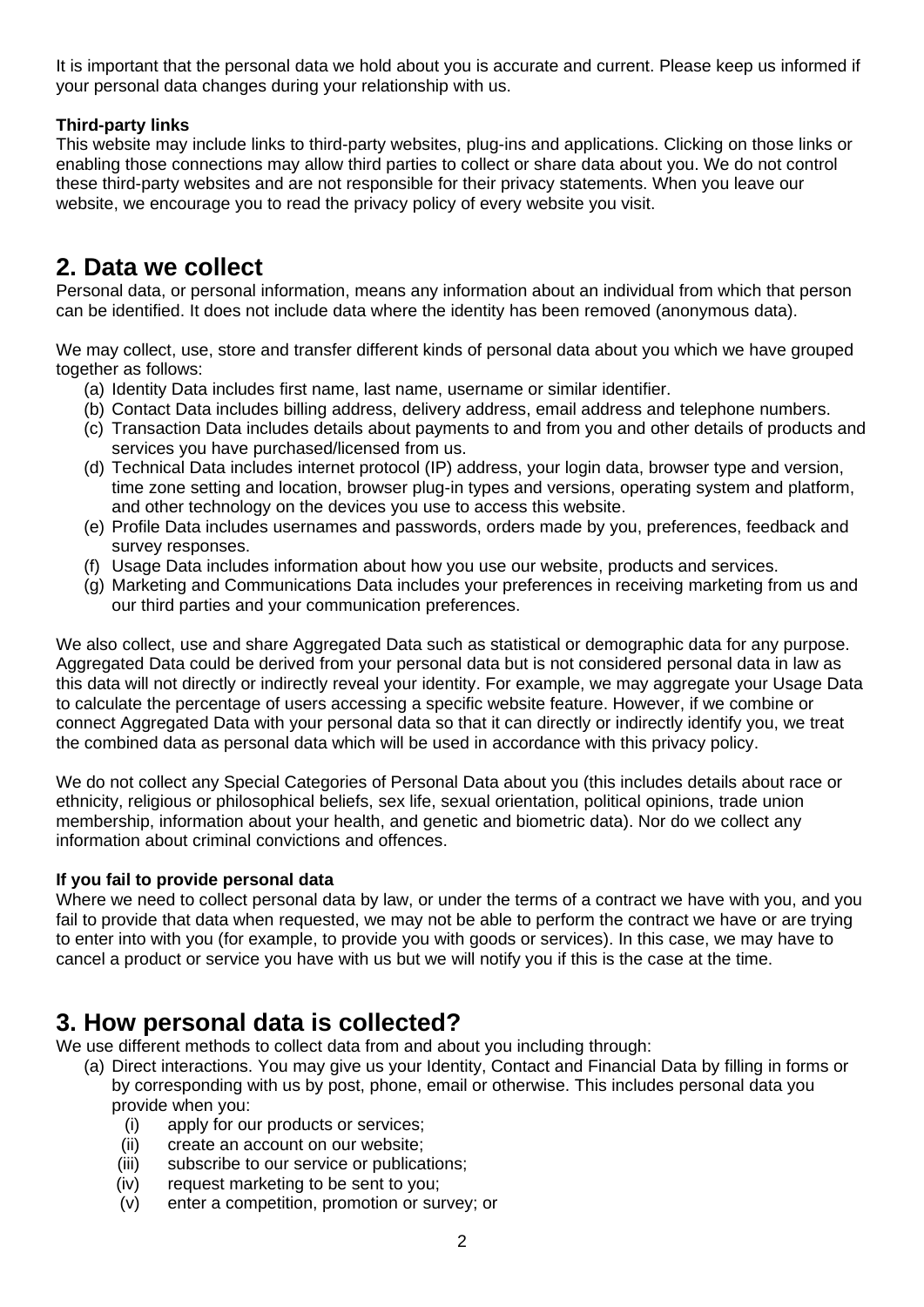- (vi) give us feedback or contact us.
- (b) Automated technologies or interactions. As you interact with our website, we will automatically collect Technical Data about your equipment, browsing actions and patterns. We collect this personal data by using cookies, server logs and other similar technologies. We may also receive Technical Data about you if you visit other websites employing our cookies. Please see our cookie policy **[LINK]** for further details.
- (c) Third parties or publicly available sources. We will receive personal data about you from various third parties as set out below.
- (d) Technical Data from the following parties:
	- (i) analytics providers such as Google based outside the UK;
	- (ii) advertising networks based inside or outside the UK; and
	- (iii) search information providers based inside or outside the UK.
	- (iv) Contact, Financial and Transaction Data from providers of technical, payment and delivery services based inside or outside the UK.
	- (v) Identity and Contact Data from data brokers or aggregators based inside or outside the UK.
	- (vi) Identity and Contact Data from publicly available sources such as Companies House and the Electoral Register based inside the UK.

## **4. How we use personal data**

We will only use your personal data when the law allows us to. Most commonly, we will use your personal data in the following circumstances:

- (a) Where we need to perform the contract we are about to enter into or have entered into with you.
- (b) Where it is necessary for our legitimate interests (or those of a third party) and your interests and fundamental rights do not override those interests.
- (c) Where we need to comply with a legal obligation.
- (d) See the below Glossary to find out more about the types of lawful basis that we will rely on to process your personal data.

Generally, we do not rely on consent as a legal basis for processing your personal data although we will get your consent before sending third party direct marketing communications to you via email or text message.

You have the right to withdraw consent to marketing at any time by contacting us.

#### **Purposes for which we will use personal data**

We have set out below, in a table format, a description of all the ways we plan to use your personal data, and which of the legal bases we rely on to do so. We have also identified what our legitimate interests are where appropriate.

Note that we may process your personal data for more than one lawful ground depending on the specific purpose for which we are using your data. Please contact us if you need details about the specific legal ground we are relying on to process your personal data where more than one ground has been set out in the table below.

| <b>Purpose/Activity</b>          | Type of data      | Lawful basis for processing including<br>basis of legitimate interest |
|----------------------------------|-------------------|-----------------------------------------------------------------------|
| To register you as a new         | (a) Identity      | Performance of a contract with you                                    |
| client/partner                   | (b) Contact       |                                                                       |
| To process and deliver your      | (a) Identity      | (a) Performance of a contract with you                                |
| requirements including:          | (b) Contact       | (b) Necessary for our legitimate interests                            |
| (a) Manage payments, fees and    | (c) Financial     | (to recover debts due to us)                                          |
| charges                          | (d) Transaction   |                                                                       |
| (b) Collect and recover money    | (e) Marketing and |                                                                       |
| owed to us                       | Communications    |                                                                       |
| To manage our relationship with  | (a) Identity      | (a) Performance of a contract with you                                |
| clients/partners which includes: | (b) Contact       | (b) Necessary to comply with a legal                                  |
| (a) Notifying you about changes  | (c) Profile       | obligation                                                            |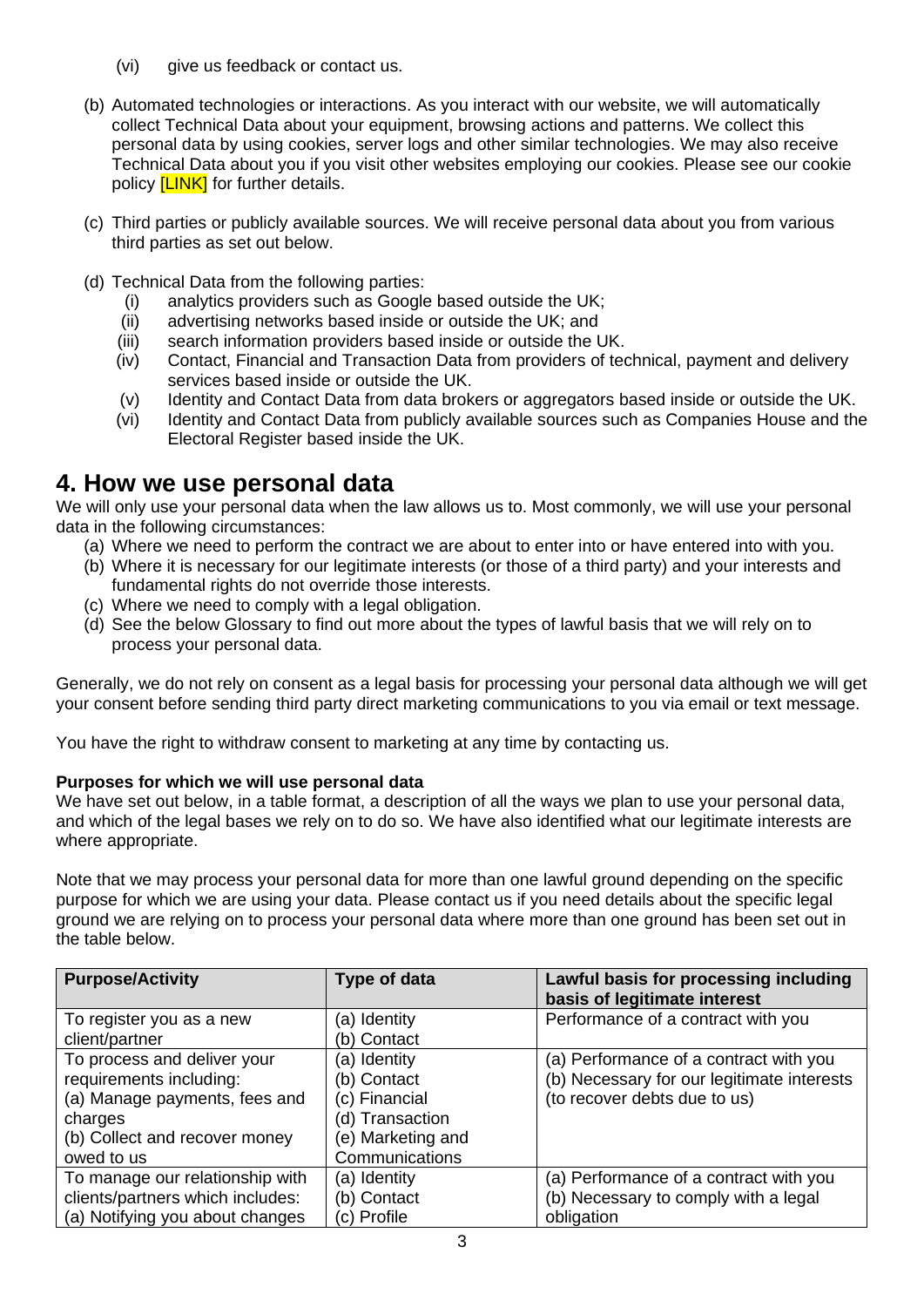| to our terms or privacy policy<br>(b) Asking you to leave a review<br>or take a survey                                                                                                 | (d) Marketing and<br>Communications                                                                             | (c) Necessary for our legitimate interests<br>(to keep our records updated and to<br>study how customers use our<br>products/services)                                                                                                                                                                      |
|----------------------------------------------------------------------------------------------------------------------------------------------------------------------------------------|-----------------------------------------------------------------------------------------------------------------|-------------------------------------------------------------------------------------------------------------------------------------------------------------------------------------------------------------------------------------------------------------------------------------------------------------|
| To enable you to partake in a<br>prize draw, competition or<br>complete a survey                                                                                                       | (a) Identity<br>(b) Contact<br>(c) Profile<br>(d) Usage<br>(e) Marketing and<br>Communications                  | (a) Performance of a contract with you<br>(b) Necessary for our legitimate interests<br>(to study how customers use our<br>products/services, to develop them and<br>grow our business)                                                                                                                     |
| To administer and protect our<br>business and this website<br>(including troubleshooting, data<br>analysis, testing, system<br>maintenance, support, reporting<br>and hosting of data) | (a) Identity<br>(b) Contact<br>(c) Technical                                                                    | (a) Necessary for our legitimate interests<br>(for running our business, provision of<br>administration and IT services, network<br>security, to prevent fraud and in the<br>context of a business reorganisation or<br>group restructuring exercise)<br>(b) Necessary to comply with a legal<br>obligation |
| To deliver relevant website<br>content and advertisements to<br>you and measure or understand<br>the effectiveness of the<br>advertising we serve to you                               | (a) Identity<br>(b) Contact<br>(c) Profile<br>(d) Usage<br>(e) Marketing and<br>Communications<br>(f) Technical | Necessary for our legitimate interests (to<br>study how customers use our<br>products/services, to develop them, to<br>grow our business and to inform our<br>marketing strategy)                                                                                                                           |
| To use data analytics to improve<br>our website, products/services,<br>marketing, customer<br>relationships and experiences                                                            | (a) Technical<br>(b) Usage                                                                                      | Necessary for our legitimate interests (to<br>define types of customers for our<br>products and services, to keep our<br>website updated and relevant, to develop<br>our business and to inform our marketing<br>strategy)                                                                                  |
| To make suggestions and<br>recommendations to you about<br>goods or services that may be of<br>interest to you                                                                         | (a) Identity<br>(b) Contact<br>(c) Technical<br>(d) Usage<br>(e) Profile<br>(f) Marketing and<br>Communications | Necessary for our legitimate interests (to<br>develop our products/services and grow<br>our business)                                                                                                                                                                                                       |

#### **Marketing**

We strive to provide you with choices regarding certain personal data uses, particularly around marketing and advertising.

#### **Promotional offers from us**

We may use your Identity, Contact, Technical, Usage and Profile Data to form a view on what we think you may want or need, or what may be of interest to you. This is how we decide which products, services and offers may be relevant for you (we call this marketing).

You will receive marketing communications from us if you have requested information from us or purchased/licensed services from us and you have not opted out of receiving that marketing.

#### **Third-party marketing**

We will get your express opt-in consent before we share your personal data with any third party for marketing purposes.

#### **Opting out**

You can ask us or third parties to stop sending you marketing messages at any time by: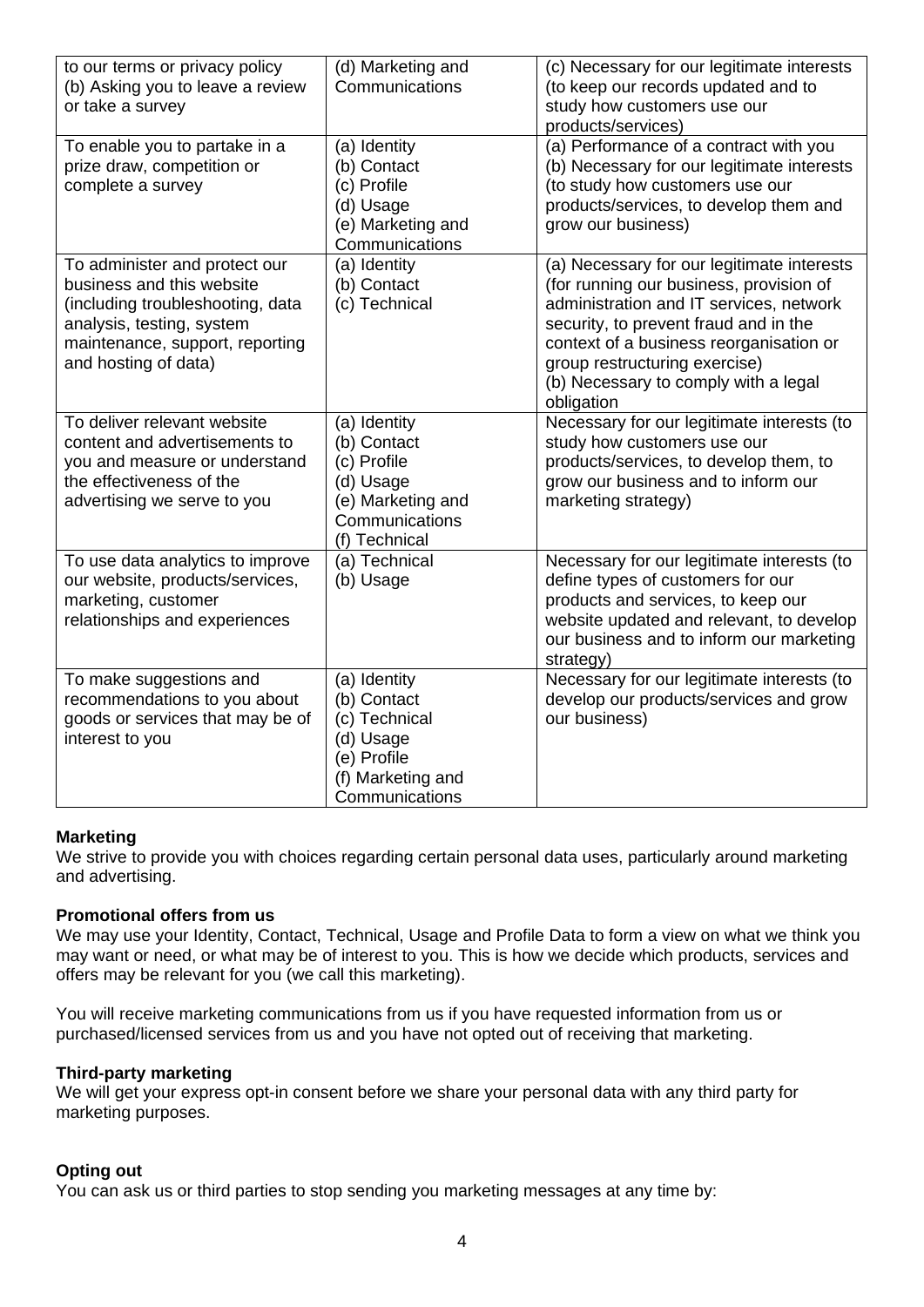- (a) logging into the website and checking or unchecking relevant boxes to adjust your marketing preferences;
- (b) following the opt-out links on any marketing message sent to you; or
- (c) by contacting us at any time.

Where you opt out of receiving these marketing messages, this will not apply to personal data provided to us as a result of a product/service purchase, warranty registration, product/service experience or other transactions.

### **Cookies**

You can set your browser to refuse all or some browser cookies, or to alert you when websites set or access cookies. If you disable or refuse cookies, please note that some parts of this website may become inaccessible or not function properly.

### **Change of purpose**

We will only use your personal data for the purposes for which we collected it, unless we reasonably consider that we need to use it for another reason and that reason is compatible with the original purpose. If you wish to get an explanation as to how the processing for the new purpose is compatible with the original purpose, please contact us.

If we need to use your personal data for an unrelated purpose, we will notify you and we will explain the legal basis which allows us to do so.

Please note that we may process your personal data without your knowledge or consent, in compliance with the above rules, where this is required or permitted by law.

# **5. Disclosures of personal data**

We may share your personal data with the parties set out below for the purposes set out in the table

### **Purposes for which we will use your personal data above**

- (a) Internal Third Parties as set out in the Glossary.
- (b) External Third Parties as set out in the Glossary.
- (c) Third parties to whom we may choose to sell, transfer or merge parts of our business or our assets. Alternatively, we may seek to acquire other businesses or merge with them. If a change happens to our business, then the new owners may use your personal data in the same way as set out in this privacy policy.

We require all third parties to respect the security of your personal data and to treat it in accordance with the law. We do not allow our third-party service providers to use your personal data for their own purposes and only permit them to process your personal data for specified purposes and in accordance with our instructions.

## **6. International transfers**

Whenever we transfer your personal data out of the UK, we ensure a similar degree of protection is afforded to it by ensuring at least one of the following safeguards is implemented:

- (a) We will only transfer your personal data to countries that have been deemed to provide an adequate level of protection for personal data.
- (b) Where we use certain service providers, we may use specific contracts approved for use in the UK which give personal data the same protection it has in the UK.

Please contact us if you want further information on the specific mechanism used by us when transferring your personal data out of the UK.

### **7. Data security**

We have put in place appropriate security measures to prevent your personal data from being accidentally lost, used or accessed in an unauthorised way, altered or disclosed. In addition, we limit access to your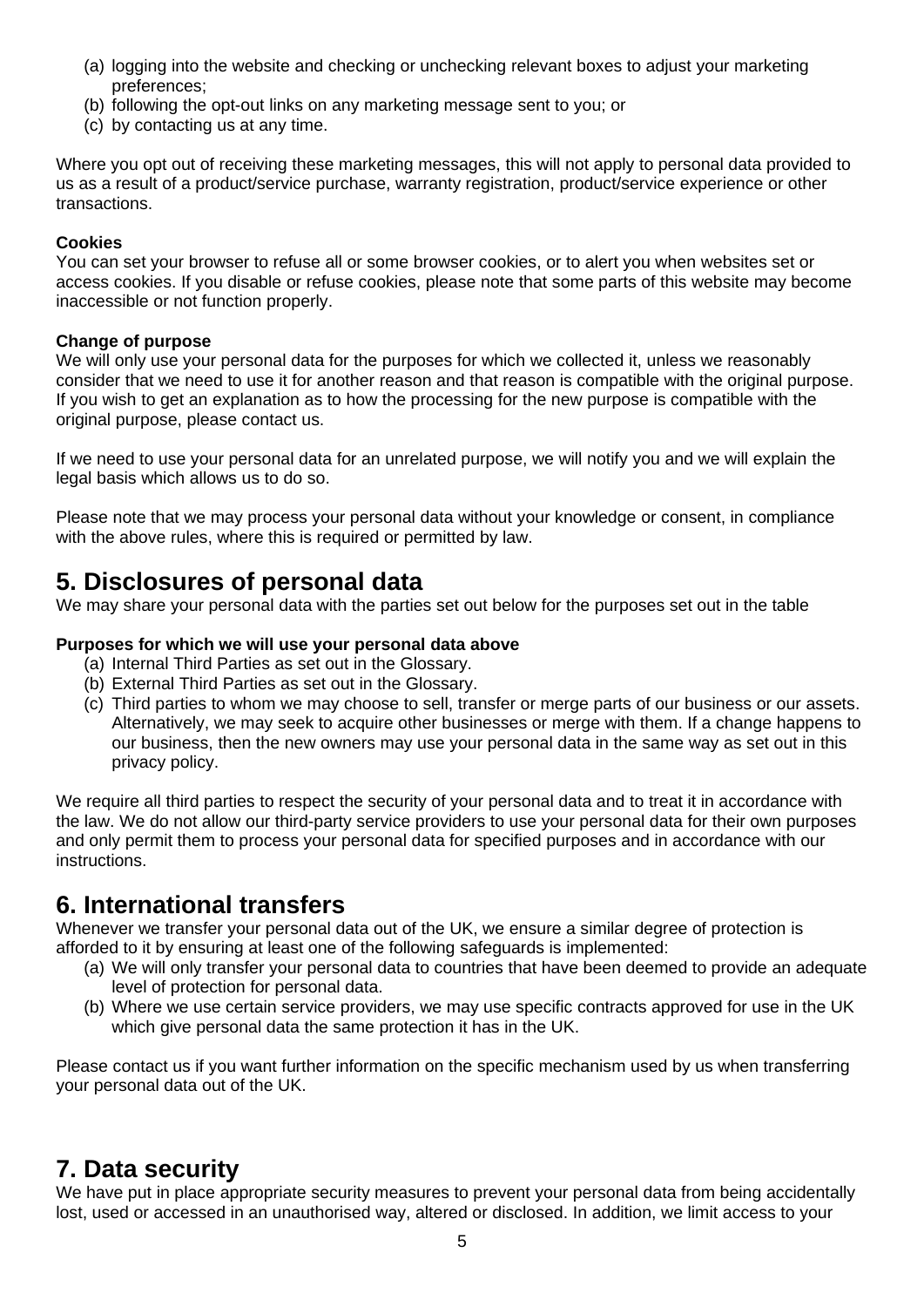personal data to those employees, agents, contractors and other third parties who have a business need to know. They will only process your personal data on our instructions and they are subject to a duty of confidentiality.

We have put in place procedures to deal with any suspected personal data breach and will notify you and any applicable regulator of a breach where we are legally required to do so.

# **8. Data retention**

### **How long will you use my personal data for?**

We will only retain your personal data for as long as reasonably necessary to fulfil the purposes we collected it for, including for the purposes of satisfying any legal, regulatory, tax, accounting or reporting requirements. We may retain your personal data for a longer period in the event of a complaint or if we reasonably believe there is a prospect of litigation in respect to our relationship with you.

To determine the appropriate retention period for personal data, we consider the amount, nature and sensitivity of the personal data, the potential risk of harm from unauthorised use or disclosure of your personal data, the purposes for which we process your personal data and whether we can achieve those purposes through other means, and the applicable legal, regulatory, tax, accounting or other requirements.

By law we have to keep basic information about our customers (including Contact, Identity, Financial and Transaction Data) for six years after they cease being customers for specific purposes.

In some circumstances you can ask us to delete your data: see your legal rights below for further information.

In some circumstances we will anonymise your personal data (so that it can no longer be associated with you) for research or statistical purposes, in which case we may use this information indefinitely without further notice to you.

## **9. Legal rights**

Under certain circumstances, you have rights under data protection laws in relation to your personal data. Please see below to find out more about these rights:

- (a) Request access to your personal data.
- (b) Request correction of your personal data.
- (c) Request erasure of your personal data.
- (d) Object to processing of your personal data.
- (e) Request restriction of processing your personal data.
- (f) Request transfer of your personal data.
- (g) Right to withdraw consent.

If you wish to exercise any of the rights set out above, please contact us: info@sportingsolutions.com.

#### **No fee usually required**

You will not have to pay a fee to access your personal data (or to exercise any of the other rights). However, we may charge a reasonable fee if your request is clearly unfounded, repetitive or excessive. Alternatively, we could refuse to comply with your request in these circumstances.

#### **What we may need from you**

We may need to request specific information from you to help us confirm your identity and ensure your right to access your personal data (or to exercise any of your other rights). This is a security measure to ensure that personal data is not disclosed to any person who has no right to receive it. We may also contact you to ask you for further information in relation to your request to speed up our response.

#### **Time limit to respond**

We try to respond to all legitimate requests within one month. Occasionally it could take us longer than a month if your request is particularly complex or you have made a number of requests. In this case, we will notify you and keep you updated.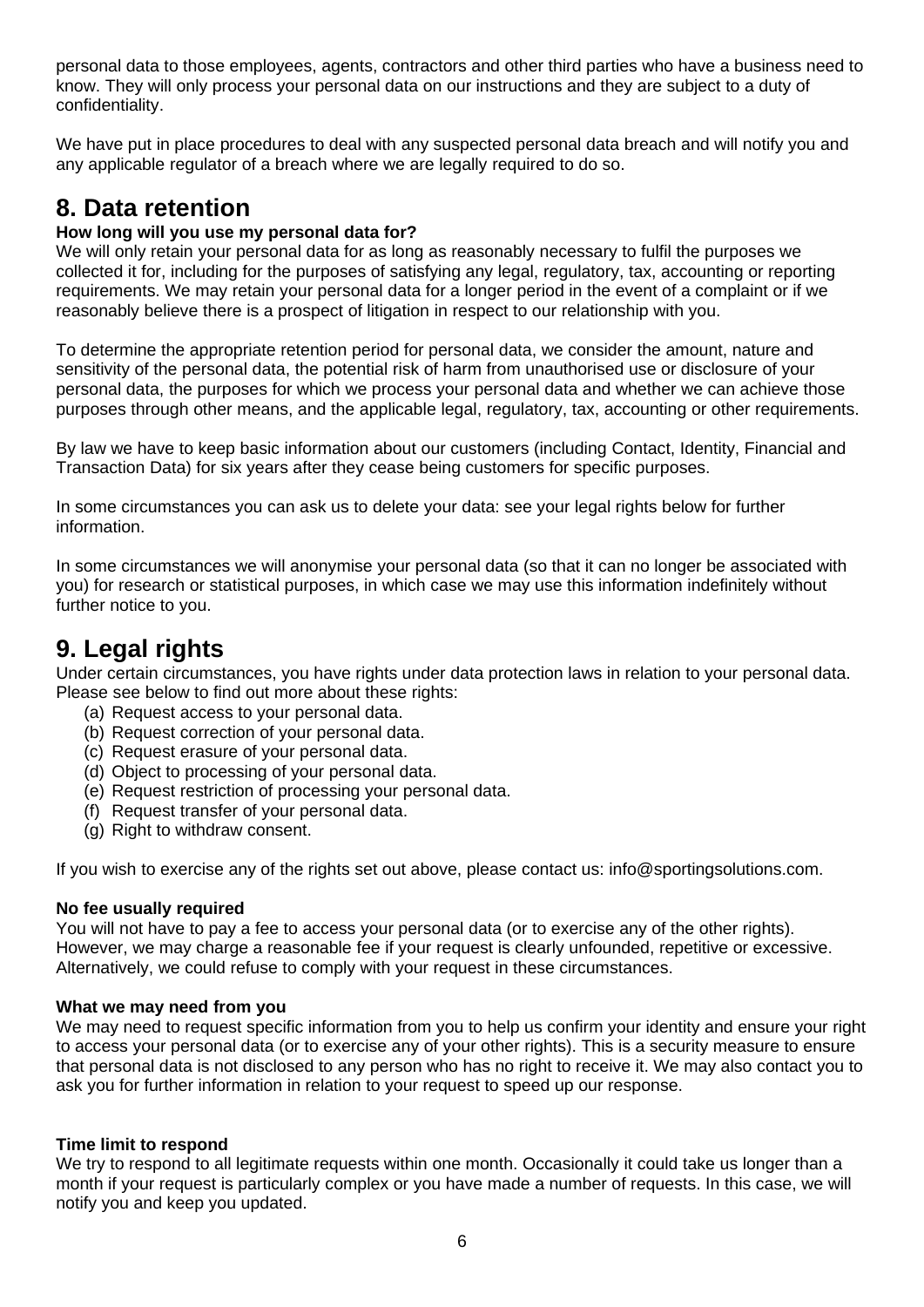# **10. Glossary**

### *LAWFUL BASIS*

**Legitimate Interest** means the interest of our business in conducting and managing our business to enable us to give you the best service/product and the best and most secure experience. We make sure we consider and balance any potential impact on you (both positive and negative) and your rights before we process your personal data for our legitimate interests. We do not use your personal data for activities where our interests are overridden by the impact on you (unless we have your consent or are otherwise required or permitted to by law). You can obtain further information about how we assess our legitimate interests against any potential impact on you in respect of specific activities by contacting us.

**Performance of Contract** means processing your data where it is necessary for the performance of a contract to which you are a party or to take steps at your request before entering into such a contract.

**Comply with a legal obligation** means processing your personal data where it is necessary for compliance with a legal obligation that we are subject to.

#### *THIRD PARTIES*

**Internal Third Parties** means other companies in the Sporting Group of companies, including Sporting Index Ltd, who may act as joint controllers or processors and provide IT and system administration services and undertake leadership reporting.

#### **External Third Parties** means:

- (a) service providers acting as processors who provide IT and system administration services;
- (b) professional advisers acting as processors or joint controllers including lawyers, bankers, auditors and insurers who provide consultancy, banking, legal, insurance and accounting services; or
- (c) HM Revenue & Customs, regulators and other authorities acting as processors or joint controllers based in the United Kingdom who require reporting of processing activities in certain circumstances.

#### *YOUR LEGAL RIGHTS*

You may have the right to:

Request access to your personal data (commonly known as a "data subject access request"). This enables you to receive a copy of the personal data we hold about you and to check that we are lawfully processing it.

Request correction of the personal data that we hold about you. This enables you to have any incomplete or inaccurate data we hold about you corrected, though we may need to verify the accuracy of the new data you provide to us.

Request erasure of your personal data. This enables you to ask us to delete or remove personal data where there is no good reason for us continuing to process it. You also have the right to ask us to delete or remove your personal data where you have successfully exercised your right to object to processing (see below), where we may have processed your information unlawfully or where we are required to erase your personal data to comply with local law. Note, however, that we may not always be able to comply with your request of erasure for specific legal reasons which will be notified to you, if applicable, at the time of your request.

Object to processing of your personal data where we are relying on a legitimate interest (or those of a third party) and there is something about your particular situation which makes you want to object to processing on this ground as you feel it impacts on your fundamental rights and freedoms. You also have the right to object where we are processing your personal data for direct marketing purposes. In some cases, we may demonstrate that we have compelling legitimate grounds to process your information which override your rights and freedoms.